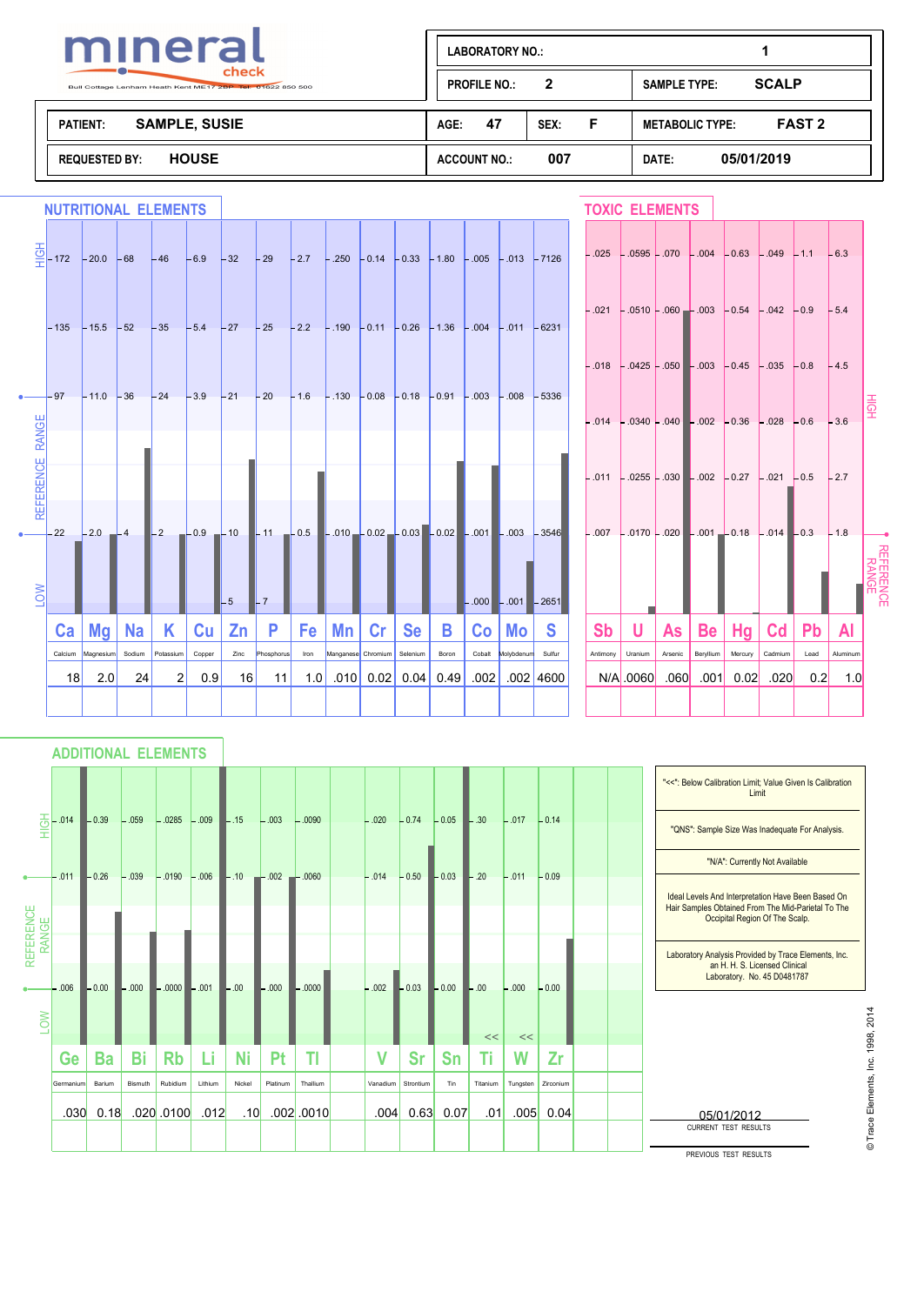

#### **TOXIC RATIOS**

|                   | $-168.0$         | $-8.8$        | $-44.0$      | $-1.6$     | 1000.0            | $-400.0$       | 56900           | 142251          | $-11380$     |
|-------------------|------------------|---------------|--------------|------------|-------------------|----------------|-----------------|-----------------|--------------|
| <b>ACCEPTABLE</b> | 126.0<br>$-84.0$ | $-6.6$<br>4.4 | 33.0<br>22.0 | 1.2<br>0.8 | $-750.0$<br>500.0 | 300.0<br>200.0 | -42675<br>28450 | 106688<br>71126 | 8535<br>5690 |
| LOW               | 42.0             | 2.2           | $-11.0$      | 0.4        | 250.0             | 100.0<br>÷,    | $-14225$        | 35563           | 2845         |
|                   | Ca/Pb            | Fe/Pb         | Fe/Hg        | Se/Hg      | Zn/Cd             | Zn/Hg          | S/Hg            | S/Cd            | S/Pb         |
|                   | 90.0             | 5.0           | 50.0         | 2.0        | 800.0             | 800.0          | 230000          | 230000          | 23000        |
|                   |                  |               |              |            |                   |                |                 |                 |              |

#### **ADDITIONAL RATIOS**

| <b>RATIO</b> |         | <b>CALCULATED VALUE</b> | <b>EXPECTED</b> |
|--------------|---------|-------------------------|-----------------|
|              | Current | Previous                |                 |
| Ca/Sr        | 28.57   |                         | 131/1           |
| Cr/V         | 5.00    |                         | 13/1            |
| Cu/Mo        | 450.00  |                         | 625/1           |
| Fe/Co        | 500.00  |                         | 440/1           |
| K/Co         | 1000.00 |                         | 2000/1          |
| K/Li         | 166.67  |                         | 2500/1          |
| Mg/B         | 4.08    |                         | 40/1            |
| S/Cu         | 5111.11 |                         | 1138/1          |
| Se/TI        | 40.00   |                         | 37/1            |
| Se/Sn        | .57     |                         | 0.67/1          |
| Zn/Sn        | 228.57  |                         | 167/1           |

#### **LEVELS**

All mineral levels are reported in milligrams percent (milligrams per one-hundred grams of hair). One milligram percent (mg%) is equal to ten parts per million (ppm).

#### **NUTRITIONAL ELEMENTS**

Extensively studied, the nutrient elements have been well defined and are considered essential for many biological functions in the human body. They play key roles in such metabolic processes as muscular activity, endocrine function, reproduction, skeletal integrity and overall development.

#### **TOXIC ELEMENTS**

The toxic elements or "heavy metals" are well-known for their interference upon normal biochemical function. They are commonly found in the environment and therefore are present to some degree, in all biological systems. However, these metals clearly pose a concern for toxicity when accumulation occurs to excess.

#### **ADDITIONAL ELEMENTS**

These elements are considered as possibly essential by the human body. Additional studies are being conducted to better define their requirements and amounts needed.

#### **RATIOS**

A calculated comparison of two elements to each other is called a ratio. To calculate a ratio value, the first mineral level is divided by the second mineral level.

EXAMPLE: A sodium (Na) test level of 24 mg% divided by a potassium (K) level of 10 mg% equals a Na/K ratio of 2.4 to 1.

#### **SIGNIFICANT RATIOS**

If the synergistic relationship (or ratio) between certain minerals in the body is disturbed, studies show that normal biological functions and metabolic activity can be adversely affected. Even at extremely low concentrations, the synergistic and/or antagonistic relationships between minerals still exist, which can indirectly affect metabolism.

#### **TOXIC RATIOS**

It is important to note that individuals with elevated toxic levels may not always exhibit clinical symptoms associated with those particular toxic minerals. However, research has shown that toxic minerals can also produce an antagonistic effect on various essential minerals eventually leading to disturbances in their metabolic utilization.

#### **ADDITIONAL RATIOS**

These ratios are being reported solely for the purpose of gathering research data. This information will then be used to help the attending health-care professional in evaluating their impact upon health.

#### **REFERENCE RANGES**

Generally, reference ranges should be considered as guidelines for comparison with the reported test values. These reference ranges have been statistically established from studying an international population of "healthy" individuals.

Important Note: The reference ranges should not be considered as absolute limits for determining deficiency, toxicity or acceptance.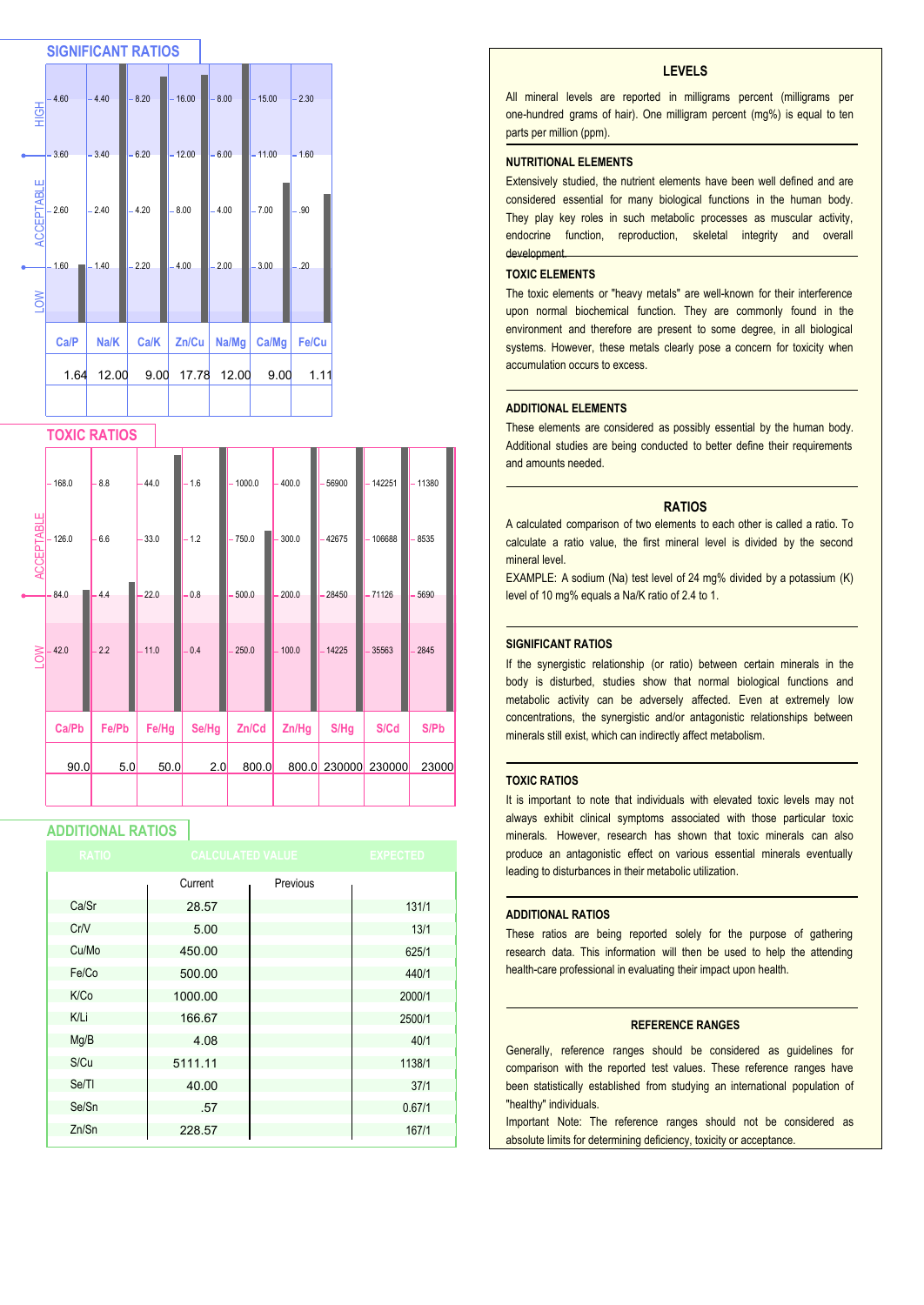# **INTRODUCTION TO HAIR TISSUE MINERAL ANALYSIS (HTMA)**

 Hair is used for mineral testing because of its very nature. Hair is formed from clusters of specialized cells that make up the hair follicle. During the growth phase the hair is exposed to the internal environment such as blood, lymph and extra-cellular fluids. As the hair continues to grow and reaches the surface of the skin its outer layers harden, locking in the metabolic products accumulated during the period of formation. This biological process provides a blueprint and lasting record of mineral status and nutritional metabolic activity that has occurred during this time.

 The precise analytical method of determining the levels of minerals in the hair is a highly sophisticated technique: when performed to exacting standards and interpreted correctly, it may be used as a screening aid for determining mineral deficiencies, excesses, and/or imbalances. HTMA provides you and your health care professional with an economical and sensitive indicator of the longterm effects of diet, stress, toxic metal exposure and their effects on your mineral balance that is difficult to obtain through other clinical tests.

 It is important for the attending healthcare professional to determine your mineral status as minerals are absolutely critical for life and abundant health. They are involved in and are necessary for cellular metabolism, structural support, nerve conduction, muscular activity, immune functions, anti-oxidant and endocrine activity, enzyme functions, water and acid/alkaline balance and even DNA function.

 Many factors can affect mineral nutrition, such as; food preparation, dietary habits, genetic and metabolic disorders, disease, medications, stress, environmental factors, as well as exposure to heavy metals. Rarely does a single nutrient deficiency exist in a person today. Multiple nutritional imbalances however are quite common, contributing to an increased incidence of adverse health conditions. In fact, it is estimated that mild and sub-clinical nutritional imbalances are up to ten times more common than nutritional deficiency alone.

 *The laboratory test results and the comprehensive report that follows should not be construed as diagnostic. This analysis is provided only as an additional source of information to the attending healthcare professional.*

 *Test results were obtained by a licensed clinical laboratory adhering to analytical procedures that comply with governmental protocol and standards established by Trace Elements, Inc. U.S.A. The interpretive data based upon these results is defined by research conducted by David L. Watts, Ph.D.*

# **UNDERSTANDING THE GRAPHICS**

# **NUTRITIONAL ELEMENTS**

 This section of the cover page graphically displays the test results for each of the reported nutritional elements and how they compare to the established population reference range. Values that are above or below the reference range indicate a deviation from "normal". The more significant the deviation, the greater the possibility a deficiency or excess may be present.

#### **TOXIC ELEMENTS**

 The toxic elements section displays the results for each of the reported toxic elements. It is preferable that all levels be as low as possible and within the lower white section. Any test result that falls within the upper dark red areas should be considered as statistically significant, but not necessarily clinically significant. Further investigation may then be warranted to determine the possibility of actual clinical significance.

#### **ADDITIONAL ELEMENTS**

 This section displays the results of additional elements for which there is limited documentation. These elements may be necessary for biochemical function and/or may adversely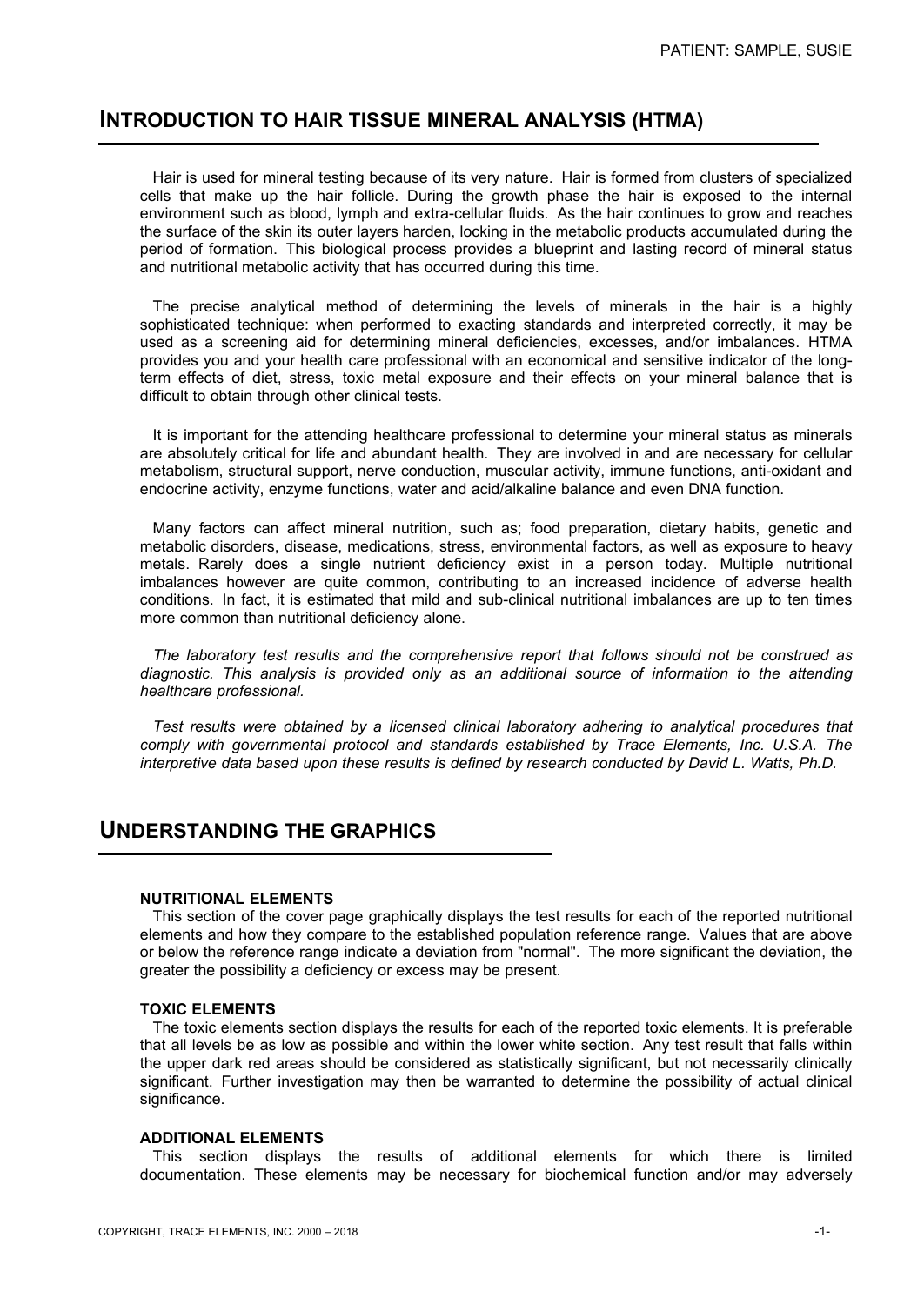effect biochemical function. Further study will help to reveal their function, interrelationships and eventually their proper therapeutic application or treatment.

#### **SIGNIFICANT RATIOS**

 The significant ratios section displays the important nutritional mineral relationships. This section consists of calculated values based on the respective elements. Mineral relationships (balance) is as important, if not more so, than the individual mineral levels. The ratios reflect the critical balance that must be constantly maintained between the minerals in the body.

#### **TOXIC RATIOS**

 This section displays the relationships between the important nutritional elements and toxic metals. Each toxic metal ratio result should be in the white area of the graph, and the higher the better. Toxic ratios that fall within the darker red area may indicate an interference of that toxic metal upon the utilization of the nutritional element.

#### **ADDITIONAL RATIOS**

 The additional ratios section provides calculated results on some additional mineral relationships. At this time, there is limited documentation regarding these ratios. For this reason, these ratios are only provided as an additional source of research information to the attending healthcare professional.

# **METABOLIC TYPE**

 This section of the report will discuss the metabolic profile, which is based on research conducted by Dr. D. L. Watts. Each classification is established by evaluating the tissue mineral results and determining the degree to which the minerals may be associated with a stimulating and/or inhibiting effect upon the main "energy producing" endocrine glands. These glands regulate nutrient absorption, excretion, metabolic utilization, and incorporation into the tissues of the body: the skin, organs, bone, hair, and nails. How efficiently each nutrient is utilized depends largely upon proper functioning of the endocrine glands.

# **FAST METABOLISM (TYPE #2)**

- \*\* Sympathetic Dominance
- \*\* Tendency Toward Decreased Thyroid Function (decreased secretion of hormones)
- \*\* Tendency Toward Increased Adrenal Activity (increased secretion of hormones)

 The current mineral pattern is indicative of a fast metabolic rate (Fast Metabolism, Type #2). The glandular imbalance associated with Fast Metabolism (Type#2) is usually the result of an acute stress reaction or possible inflammatory condition. Type #2 Fast Metabolism is often associated with high energy. However, energy levels may fluctuate particularly when under stress. It should be noted that stress is a normal part of life and serves a useful purpose when it is controlled. However, chronic uncontrolled stress will eventually contribute to various vitamin and mineral imbalances, and the ability to maintain adequate energy levels and optimum health will decrease.

# **NUTRIENT MINERAL LEVELS**

 This section of the report may discuss those nutritional mineral levels that reveal moderate or significant deviations from normal. The light blue area's of each graph section represent the reference range for each element based upon statistical analysis of apparently healthy individuals. The following section, however, is based upon clinical data, therefore an element that is moderately outside the reference range may not be commented on unless determined to be clinically significant.

### **NOTE:**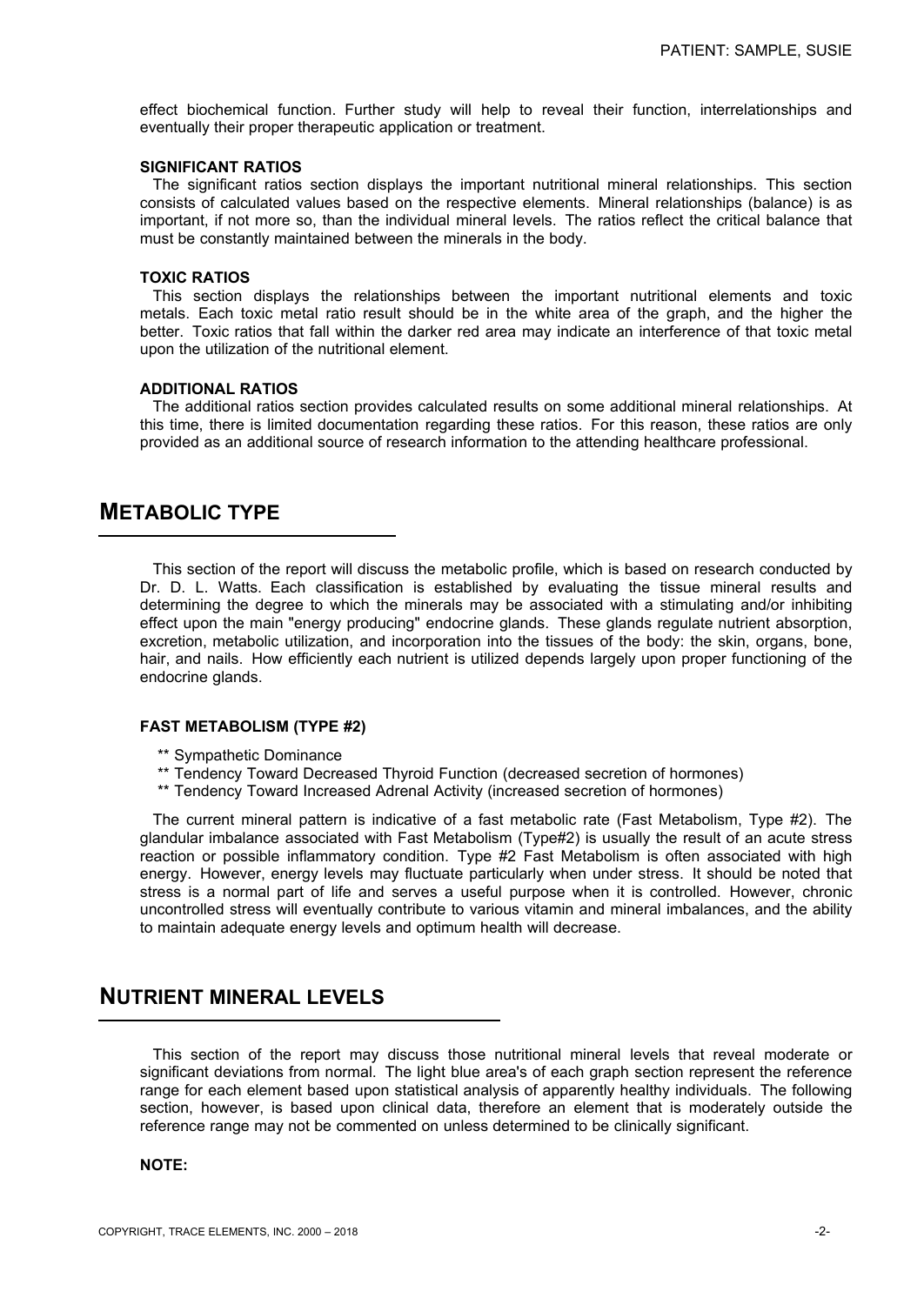For those elements whose levels are within the normal range, it should be noted that nutritional status is also dependent upon their critical balance with other essential nutrients. If applicable, discussion regarding their involvement in metabolism may be found in the ratio section(s) of this report.

# **CALCIUM (Ca)**

 The tissue calcium level is below the normal level. This is not uncommon for this age and fast metabolism (Type #2). However, if this profile worsens or continues for an extended period of time, a tendency toward experiencing one or more of the following symptoms will increase:

| Anxiety          | Insomnia               |
|------------------|------------------------|
| <b>Allergies</b> | <b>Dental Problems</b> |
| Irritability     | Muscle Cramps          |
| Aggressiveness   | Mood Swings            |

## **SOME FACTORS THAT MAY CONTRIBUTE TO A LOW TISSUE CALCIUM LEVEL**

- \* Increased Adrenal Activity
- \* Hypoparathyroid Activity
- \* Excess Phosphorus Retention
- \* Toxic Metal Accumulation
- \* Inadequate Calcium Intake

# **MAGNESIUM AND PARATHYROID HORMONE**

 Magnesium, along with calcium regulates the synthesis and/or release of parathyroid hormone. Together, low tissue levels of magnesium and calcium may be indicative of decreased parathyroid activity, which can result in decreased calcium and magnesium absorption from the diet.

# **MANGANESE (Mn) AND BLOOD SUGAR REGULATION**

 The mineral manganese in combination with certain vitamins and minerals is essential for many biochemical reactions, including carbohydrate metabolism and energy production. Manganese deficiency is frequently related to such manifestations as, low blood sugar levels, ligamentous problems and reproductive dysfunction.

#### **GERMANIUM (Ge)**

 Your germanium level of 0.03 mg% is above the established reference range for this element. Excessive intake of germanium has been reported to adversely affect kidney function and cause disturbance in skeletal muscle function. Long-term intake of germanium has been reported to cause:

| Anemia                       | <b>Weight Loss</b>   |
|------------------------------|----------------------|
| Neuropathy                   | Myopathy             |
| <b>Autonomic Dysfunction</b> | <b>Nerve Palsies</b> |
| <b>Kidney Dysfunction</b>    | Vomiting             |

## **HERBAL SOURCES OF GERMANIUM**

 Some herbs naturally contain significant levels of germanium. At this time, the following herbs should be discontinued if presently being consumed.

| Garlic           | Aloe               |
|------------------|--------------------|
| Comfrey          | Ginseng            |
| Watercress       | Chlorella          |
| Reishi Mushrooms | Shiitake Mushrooms |

## **LITHIUM (Li)**

 Although your lithium level is moderately elevated, it should not be considered as clinically significant at this time. However, if a disturbance between this element and another mineral exists, clinical significance may be noted in the appropriate ratio section of this report.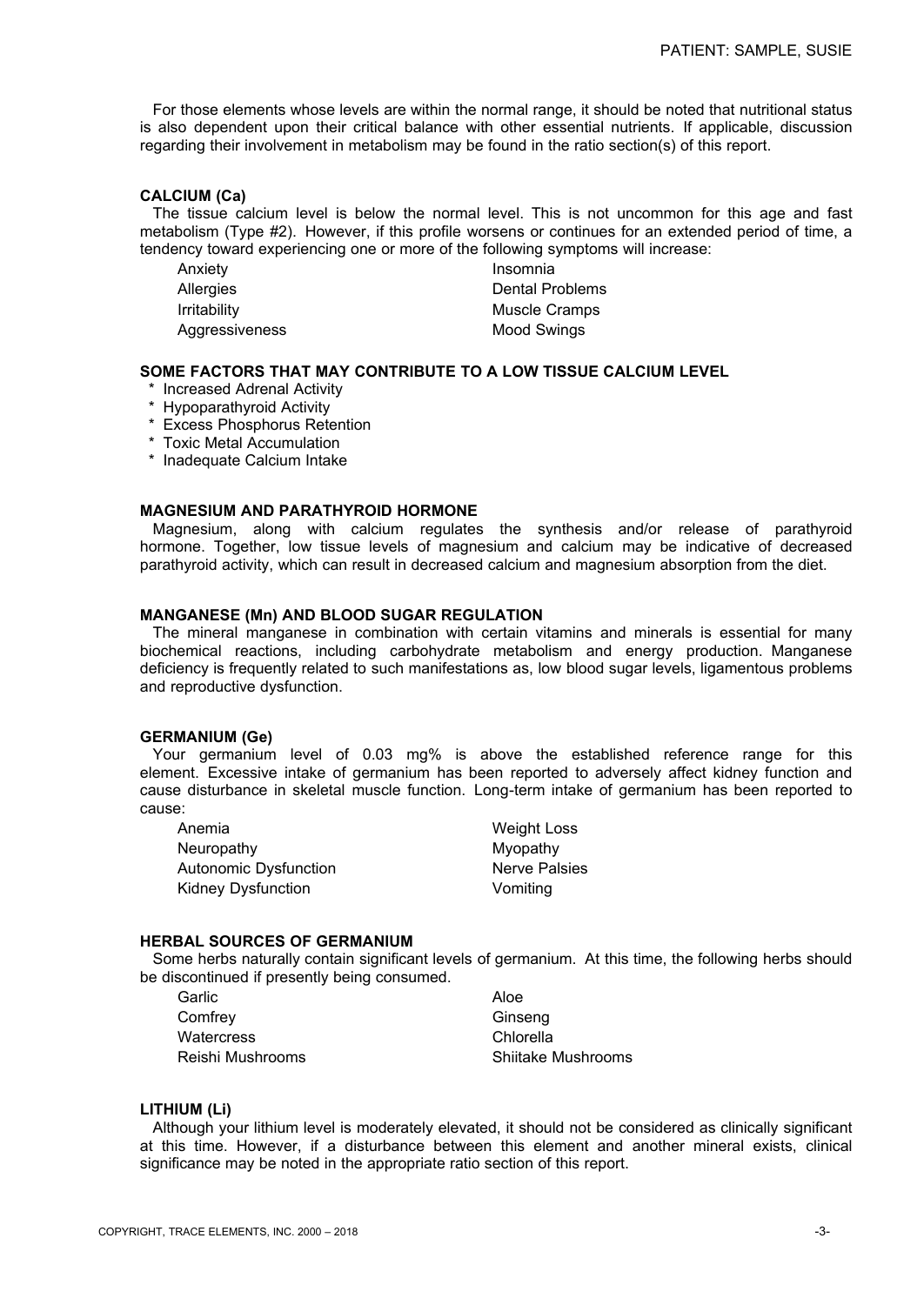# **TIN (Sn)**

 Your tin level of 0.07 mg% is above the established reference range. It has been reported that an excessive level of tin can interfere with iron metabolism and will produce heme breakdown. Elevated tin also increases the excretion of selenium and zinc from the body.

#### **SOME SOURCES OF TIN**

Canned Foods **Dental Fillings**  Herbs PVC Fungicides **Ceramics** Ceramics Dental Treatments **Stannous Fluoride** Toothpaste **Marine Paints** Marine Paints Solders Mining

Cooking Utensils Collapsible Metal Containers

# **NUTRIENT MINERAL RATIOS**

 This section of the report will discuss those nutritional mineral ratios that reveal moderate or significant deviations from normal.

 Continuing research indicates that metabolic dysfunction occur not necessarily as a result of a deficiency or excess of a particular mineral level, but more frequently from an abnormal balance (ratio) between the minerals. Due to this complex interrelationship between the minerals, it is extremely important that imbalances be determined. Once these imbalances are identified, corrective therapy may then be used to help re-establish a more normal biochemical balance.

NOTE: The "Nutritional Graphic" developed by researchers at Trace Elements, and presented on the cover of this report shows the antagonistic relationships between the significant nutrients, including the elements (arrows indicate antagonistic effect upon absorption and retention).

## **HIGH SODIUM/POTASSIUM (Na/K) RATIO AND STRESS**

 Stress produces an indirect affect upon your body's mineral patterns. The body responds to stress by increasing and/or decreasing the release of certain hormones from the endocrine glands. The hormones in turn will influence the body's absorption, retention and excretion of nutrients, including the minerals. The early stage of stress is known as the alarm stage, and the hormones initiating an alarm reaction will produce an increase in sodium retention relative to potassium. Therefore, this pattern is indicative of the alarm stage of stress. This pattern may also be associated with an inflammatory reaction or increased histamine production.

#### **HIGH ZINC/COPPER (Zn/Cu) RATIO**

 The zinc level is high relative to tissue copper status (see high Zn/Cu ratio). A low copper level in conjunction with a zinc-copper imbalance is a strong indicator of a decrease in the role of copper in many functions of metabolism. One of the basic functions of copper is its necessity in collagen synthesis. If this profile becomes both severe and chronic, a decrease in collagen synthesis can occur. This can then be a precurser to capillary fragility, bleeding gums, osteoporosis and premature greying of the hair.

## **HIGH SODIUM/MAGNESIUM (Na/Mg) RATIO**

 The sodium level is high relative to magnesium (see high Na/Mg ratio). These two minerals should be in balance (4.2/1), and when sodium is excessive relative to magnesium, there is frequently an increase in magnesium requirements.

# **MAGNESIUM AND ASTHMA**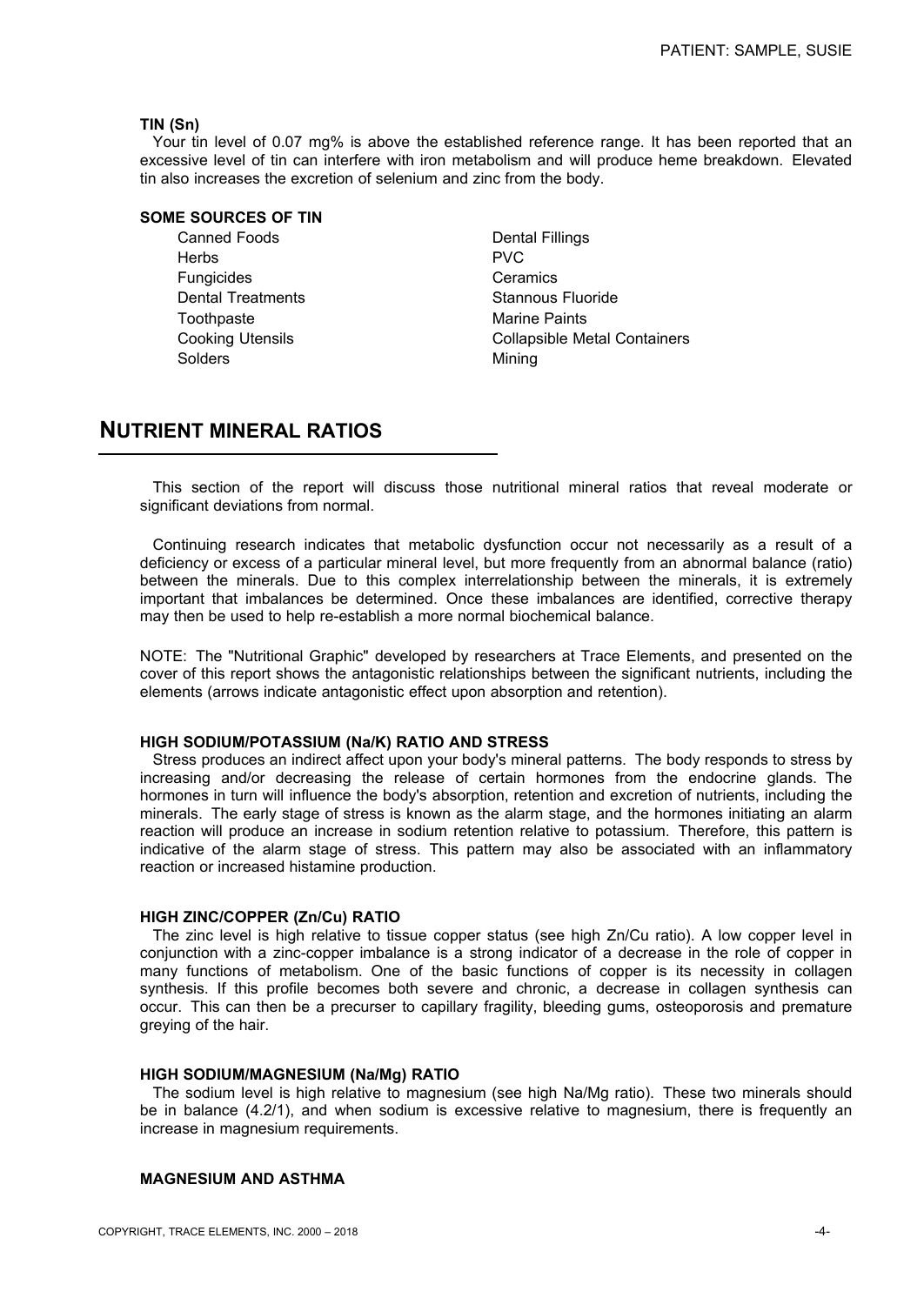Low magnesium intake has been found in groups of people experiencing lung problems such as wheezing and asthma. Histamines can trigger lung problems and are also known to increase the requirement for magnesium.

# **TOXIC METAL LEVELS**

 Hair is used as one of the tissue's of choice by the Environmental Protection Agency in determining toxic metal exposure. A 1980 report from the E.P.A. stated that human hair can be effectively used for biological monitoring of the highest priority toxic metals. This report confirmed the findings of other studies which concluded that human hair may be a more appropriate tissue than blood or urine for studying community exposure to some trace metals.

 A heavy metal may be elevated in this HTMA and yet no known environmental exposure can be ascertained at this time. This is not unusual, as exposure may have originated years earlier. Additionally, research has found that heavy metals can be inherited by the fetus during pregnancy. Heavy metals can be found in the body for years following the original exposure and will remain in body tissues until removal is initiated. For example, the half-life of cadmium in some tissues will range from ten to thirty years.

# **ARSENIC (As)**

 Your arsenic level of 0.06 mg% is above the established reference range. Arsenic has been found high in some seafood obtained from coastal waters, particularly shrimp, oysters, and mussles. Other sources include arsenic rich soils, herbicides, arsenic containing insect sprays, burning of arsenate treated building materials in fireplaces, coal combustion, and smelters.

#### **CADMIUM (Cd)**

 The cadmium level is within the cautionary range. The following are some fairly common sources of cadmium:

Tobacco **Zinc Smelters** Burning Plastics **Galvanized Water Pipes** Superphosphate Fertilizers **Auto Exhaust** Electronics Industry

#### **NOTE:**

 At this time, further confirmation of heavy metal toxicity using a blood test may or may not reveal an elevated level. This is due to the protective response of the body, in which following a toxic metal exposure, the element is sequestered from the blood and stored in various other tissues. Therefore, if the exposure is not ongoing or chronic, elevated levels in the blood may not be present. It is recommended that another analysis be performed in at least one year to monitor any changes in toxic metal accumulation.

# **TOXIC METAL RATIOS**

**ALL CURRENT TOXIC METAL RATIOS ARE WITHIN THE ACCEPTABLE RANGE**

# **DIETARY SUGGESTIONS**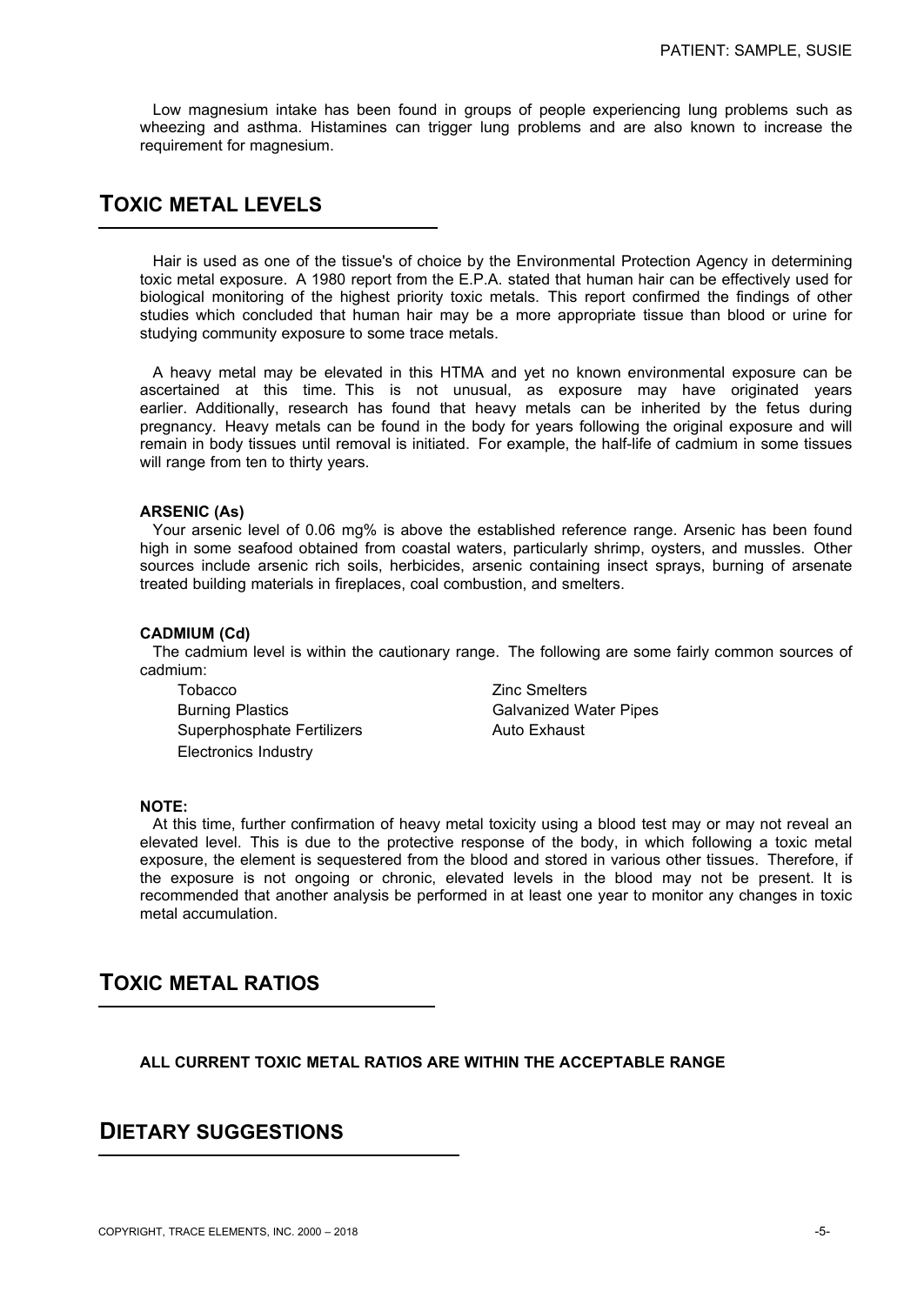The following dietary suggestions are defined by several factors: the individual's mineral levels, ratios and metabolic type, as well as the nutrient value of each food including protein, carbohydrate, fat, and vitamin and mineral content. Based upon these determinations, it may be suggested that foods be avoided or increased temporarily in the diet to aid in the improvement of your biochemistry.

# **GENERAL DIETARY GUIDELINES FOR THE FAST METABOLIZER**

\* INCREASE INTAKE OF HIGH PURINE PROTEIN FOODS...high purine protein sources include liver, kidney and heart. Other good sources include sardines, tuna, clams, crab, lobster and oysters. Unless notified otherwise, high purine and moderate purine protein intake should constitute approximately 33% of total daily caloric intake.

\* INCREASE INTAKE OF MILK AND MILK PRODUCTS...such as cheese, yogurt, cream, butter (unsalted). Increase intake of nuts and seeds such as almonds, walnuts, peanuts, peanut butter and sunflower seeds. Foods high in fat unless notified otherwise should constitute approximately 33% of total daily caloric intake.

\* REDUCE CARBOHYDRATE INTAKE...including unrefined carbohydrates. Sources such as cereals, whole grains and whole grain products are contraindicated for frequent consumption until the next evaluation. Carbohydrate intake in the form of unrefined carbohydrates should be approximately 33% of total daily caloric intake.

\* AVOID ALL SUGARS AND REFINED CARBOHYDRATES...this includes white and brown sugar, honey, candy, soda pop, cake, pastries, alcohol and white bread.

#### **FOOD ALLERGIES**

 In some individuals, certain foods can produce a maladaptive or "allergic-like" reaction commonly called "food allergies". Consumption of foods that one is sensitive to can bring about reactions ranging from drowsiness to hyperactivity in children, itching and rashes, headaches, high-blood pressure and arthritic pain.

 Sensitivity to foods can develop due to biochemical (nutritional) imbalances, and which stress, pollution, and medications can aggravate. Nutritional imbalance can further be contributed to by restricting food variety, such as eating only a small group of foods on a daily basis. Often a person will develop a craving for the food they are most sensitive to and may eat the same food or food group more than once a day.

 The following section may contain foods that are recommended to avoid. These foods should be considered as potential "allergy foods", or as foods that may impede a rapid and effective reponse. Consumption of these foods should be avoided completely for four days. Afterwhich, they should not be eaten more frequently than once every three days during course of therapy.

### **FOODS THAT STIMULATE HISTAMINES**

 Consumption of the following foods can stimulate histamine release in certain metabolic types and may contribute to respiratory-type allergy reactions. These foods are to be avoided until the next evaluation or until notified otherwise by attending doctor.

| <b>Beet Greens</b>    | Rhubarb             |
|-----------------------|---------------------|
| Apples                | Chocolate           |
| Spinach               | <b>Black Tea</b>    |
| Aubergine             | <b>Strawberries</b> |
| <b>Sweet Potatoes</b> | Peanuts             |
| <b>Blueberries</b>    | Green Beans         |
| Pecans                | Chard               |
| <b>Wheat Germ</b>     | <b>Beet Root</b>    |
| Cocoa                 | Parsley             |
| <b>Blackberries</b>   |                     |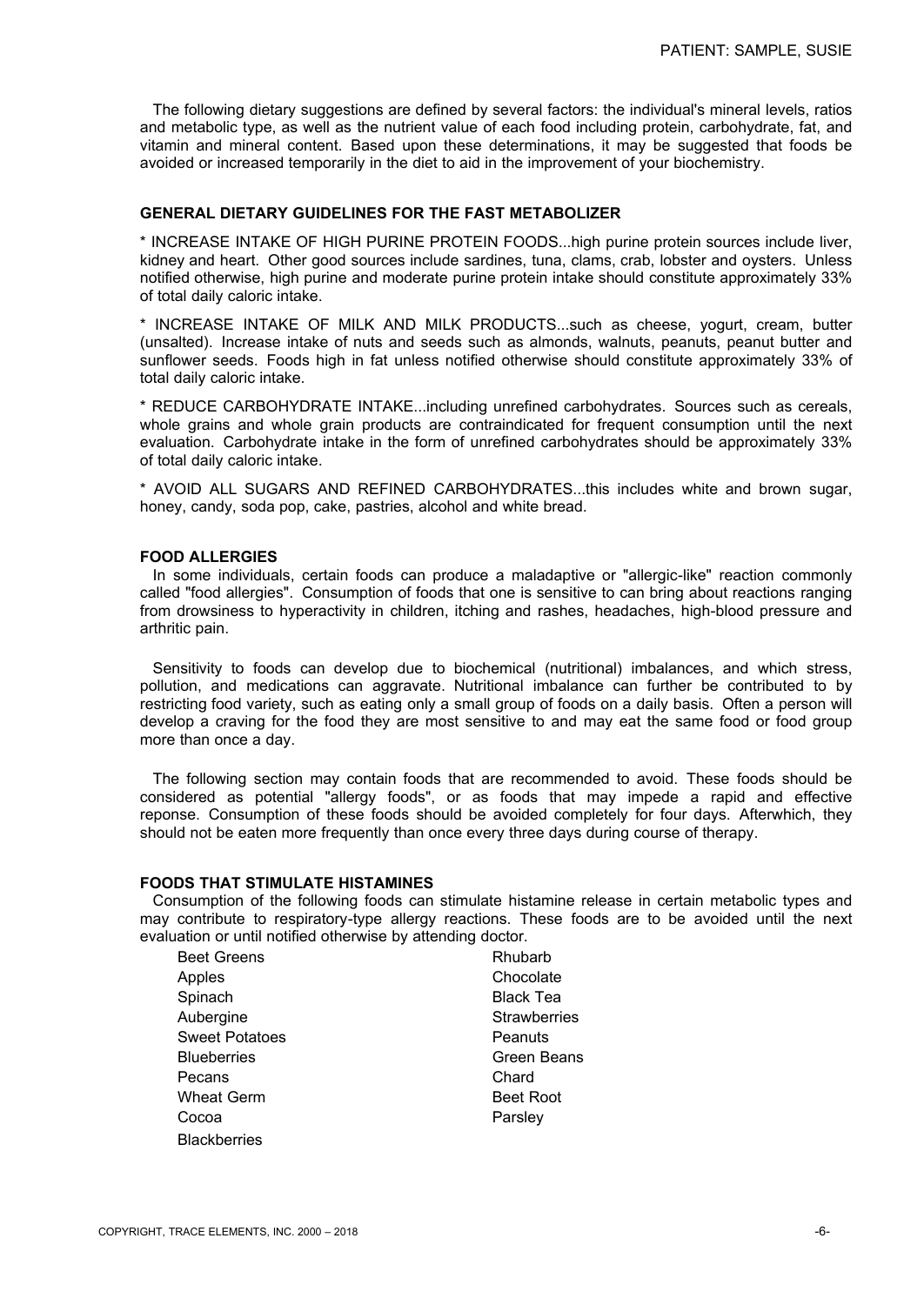## **FOODS HIGH IN MAGNESIUM**

 The following foods are high in magnesium content relative to calcium and sodium. These foods may be increased in the diet until the next evaluation.

Blackstrap Molasses Corn Prunes **Cashews**  Avocados Wild Rice Bananas Tofu Bass (grilled) **Chick Peas** Figs (dried) Mango Radish

# **THE FOLLOWING FOODS MAY BE INCREASED IN THE DIET UNTIL THE NEXT EVALUATION**

Mozzarella Cheese Turnip Tops Milk Chinese Cabbage Kale Yogurt Monterey Cheese **Cream** Almonds Buttermilk Swiss Cheese Curry Leaves Cress

# **HIGH COPPER FOODS TO INCREASE IN THE DIET**

 The following foods are good sources of dietary copper. If desired, these foods may be increased in the diet until the next evaluation.

- Cod Lobster Brazil Nuts Mushrooms Pecans Crab Hazelnuts Almonds Pistachio Nuts **Sesame Seeds** Sunflower Seeds Walnuts **Duck Liver** Spring Onions
- 

# **AMINO ACIDS THAT IMPROVE CALCIUM ABSORPTION**

 Calcium absorption is greatly enhanced when the diet is high in the amino acids, lysine, arginine and histadine. These proteins also help to reduce acidity of the tissues. Both effects are favorable for the fast metabolizer, therefore addition of any of the following foods to the diet is recommended at this time:

| Cod                   | Salami                |
|-----------------------|-----------------------|
| Sausage (lean)        | Ham                   |
| Roast Beef            | Lamb                  |
| <b>Skim Milk</b>      | Heart                 |
| <b>Beef Stew</b>      | <b>Vegetable Stew</b> |
| <b>Cottage Cheese</b> | Canadian bacon        |
| Spare Ribs            | Peanuts               |
| Lentils               | <b>Bass</b>           |
|                       |                       |

### **SPECIAL NOTE:**

 This report contains only a limited number of foods to avoid or to increase in the diet. FOR THOSE FOODS NOT SPECIFICALLY INCLUDED IN THIS SECTION, CONTINUED CONSUMPTION ON A MODERATE BASIS IS ACCEPTABLE UNLESS RECOMMENDED OTHERWISE BY YOUR DOCTOR. Under some circumstances, dietary recommendations may list the same food item in the "TO EAT" and the "TO AVOID" categories at the same time. In these rare cases, always follow the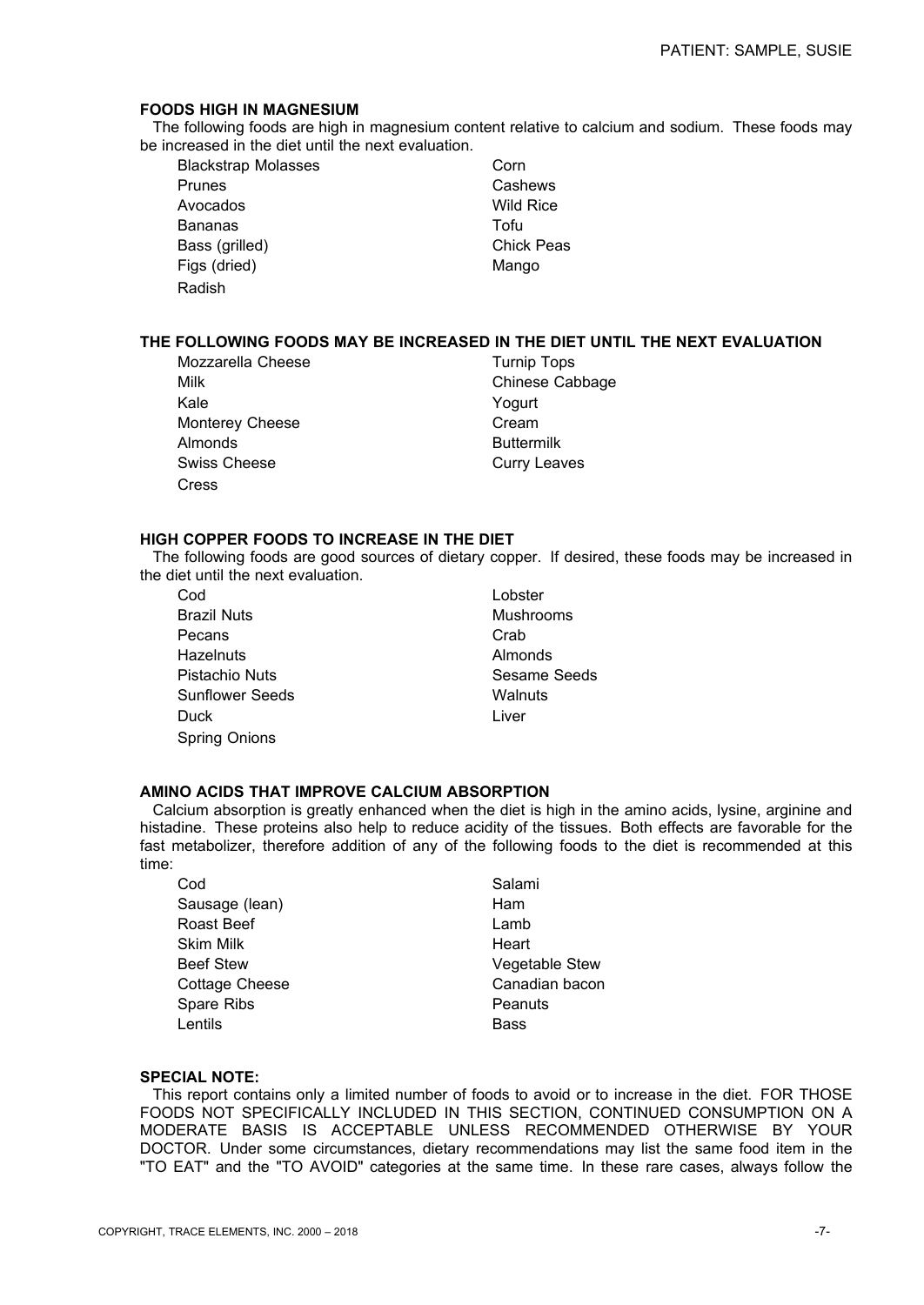avoid recommendation.

# **CONCLUSION**

 This report can provide a unique insight into nutritional biochemistry. The recommendations contained within are specifically designed according to metabolic type, mineral status, age, and sex. Additional recommendations may be based upon other supporting clinical data as determined by the attending health-care professional.

# **OBJECTIVE OF THE PROGRAM:**

 The purpose of this program is to re-establish a normal balance of body chemistry through individually designed dietary and supplement suggestions. Properly followed, this may then enhance the ability of the body to more efficiently utilize the nutrients that are consumed, resulting in improved energy production and health.

### **REMOVAL OF HEAVY METALS:**

 Re-establishing a homeostatic balance or equilibrium of body chemistry will enhance the body's ability to remove heavy metals naturally. The elimination of a heavy metal involves an intricate process of attachment of the metal to proteins, removal from storage areas, and transport to the eliminative organs for excretion. Improvement in ones nutritional balance will improve the capability of the body to perform these tasks and eliminate toxins more easily.

 However, the mobilization and elimination of metals may cause temporary discomfort. As an example, if an excess accumulation of iron or lead is contributing to arthritic symptoms, a temporary flare-up of the condition may occur from time to time. This discomfort can be expected until removal of the excess metal is complete.